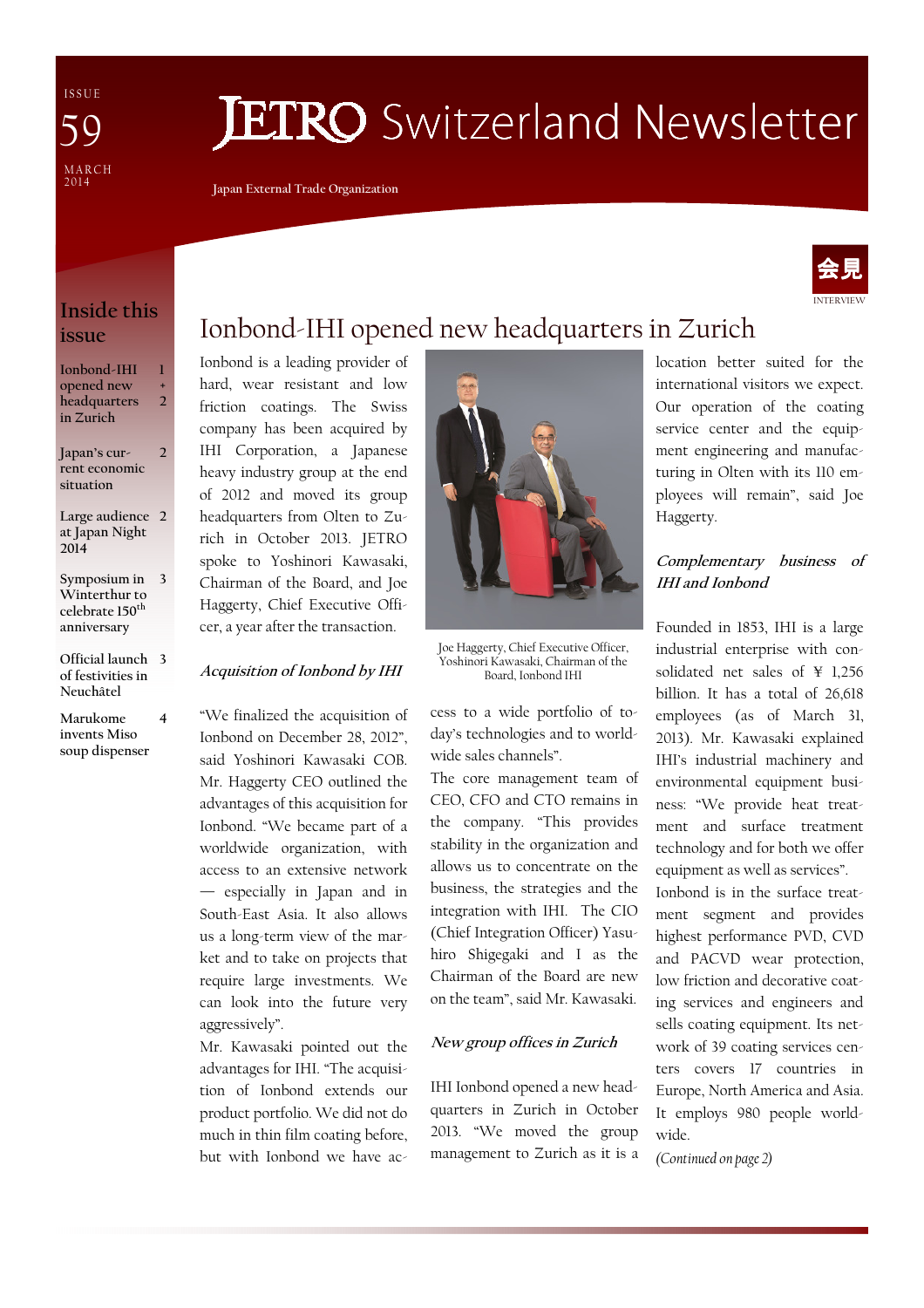## Ionbond-IHI opened new headquarters in Zurich

#### (Continued from page 1)

Yoshinori Kawasaki is the Chairman of the Board of IHI Ionbond AG. He graduated in applied physics, and joined IHI in 1982 at the corporate R&D department. He has been the Vice-President of the industrial machinery and environmental equipment operations for four years.

Joe Haggerty, a US national, joined Ionbond as the CEO in 2007. He obtained a masters degree in electrical engineering and an MBA from the University of Colorado. He has extensive experience in

engineering and in management of international technology companies in the USA, Europe and Asia. Prior to joining Ionbond he worked in the USA, Japan, China and Liechtenstein.

### Japan's current economic situation

According to the Bank of Japan, "Japan's economy has continued to recover moderately, and a frontloaded increase in demand prior to the consumption tax hike has recently been observed" (February 2014 issue of the Monthly Report of Recent Economic and Financial Developments).

Japan's GDP grew 0.3% (1.0% in annualized base) in last quarter of 2013, marking the fourth quarter of consecutive growth.

Exports rose 9.5% in January 2014 from the previous year to  $\frac{1}{2}$  5,252 billion. Exports to North America and Western Europe increased respectively 20.6% and 18.5% , whereas exports to Asia were up only 5.8%.

 $4.6$ 

The domestic economic situation continued to improve. Unemployment decreased from 4.3% in December 2012 to 3.7% in December 2013 (see graph). The consumer price index was 100.9 in December 2013 (2010=100), up 1.6% over the year. The average of monthly consumption expenditures per household for December 2013 was ¥ 334,433, up 2.7% in nominal terms and up 0.7% in real terms



and Communications

## Large audience at Japan Night 2014



Japan Night 2014 was held on Klaus Schwab, Executive Chair-January 23, 2014 in Davos. Following the opening remarks by

man of the World Economic Forum, the participants enjoyed Japanese food specialties (Nigiri sushi, Wagyu beef, etc.) and drinks.



Sake cask breaking ceremony Dinner





ACTIVITY

活動

動向

**SITUATION**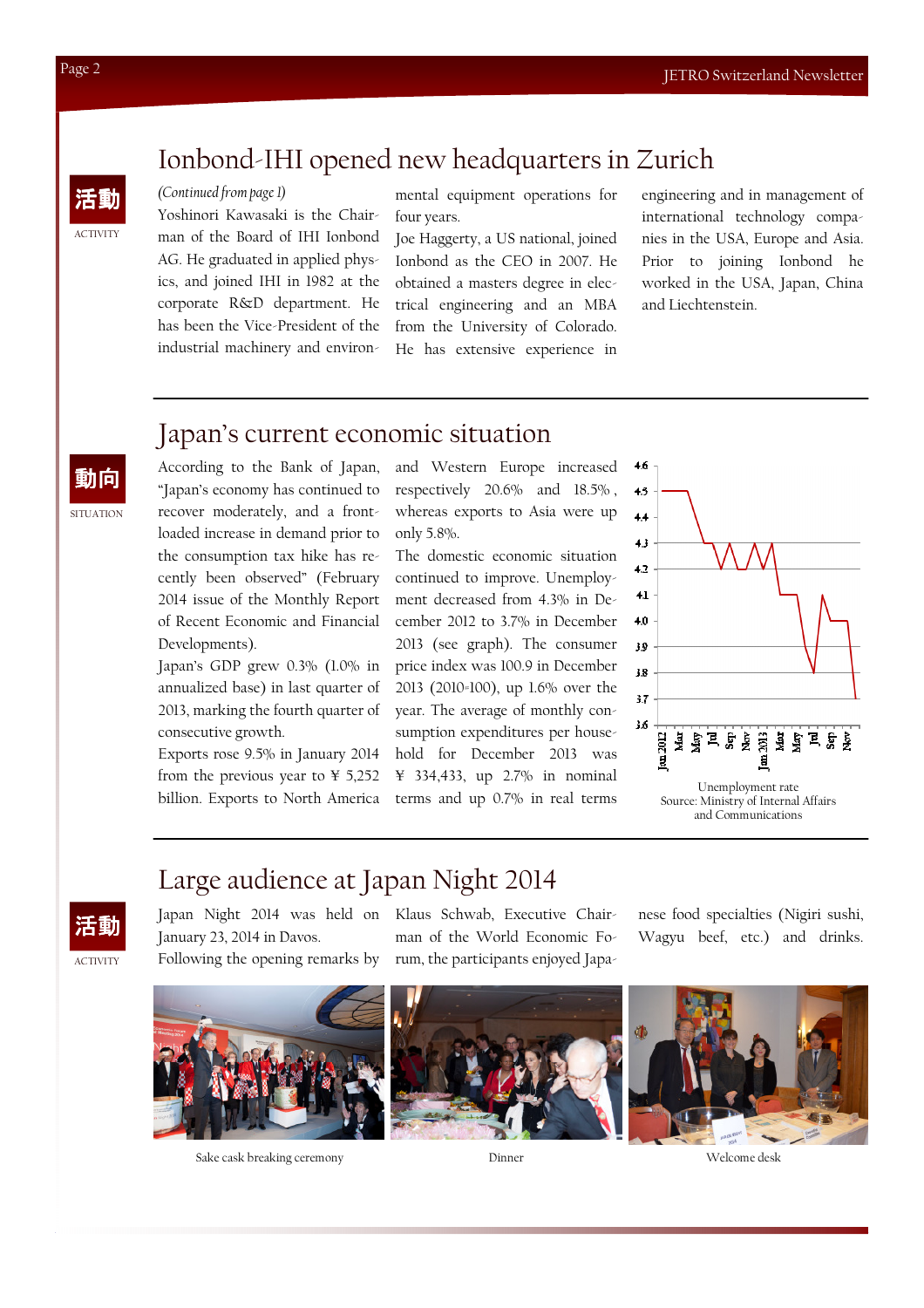# Symposium in Winterthur to celebrate 150<sup>th</sup> anniversary



Hiroyuki Ishige, Chairman and CEO of JETRO

On January 21, 2014, JETRO coorganized a Symposium addressing the 150<sup>th</sup> Anniversary of the establishment of diplomatic relations between Japan and Switzerland.

Hiroyuki Ishige, Chairman and CEO of JETRO, gave a presentation entitled "Japan's New Growth Strategy and JETRO's Activities". He underlined the role of JETRO in the implementation of the Growth Strategy. He also ex-







Cocktail

pressed his commitment to vigorously promoting overseas direct investment into Japan as JETRO. Michael Künzle, Mayor of Winterto Switzerland

H.E. Ryuhei Maeda, Ambassador of Japan

thur, welcomed the participants in his city and outlined the history of the relation between Wintertur and Japan.

H.E. Ryuhei Maeda, Ambassador of Japan to Switzerland pointed out that the market responded in a very favorable way to the Abenomics policy.

Other speakers delivered presentations on Swiss-Japanese relations.

The Symposium was co-hosted among others by the Swiss-Japanese Chamber of Commerce (SJCC), the Department of Economic Affairs of the Canton of Zurich and JETRO.

It was attended by around 230 participants: one of the largest number of participants gathered in Swiss-Japanese events so far. The Symposium was followed by a cocktail.

## Official launch of festivities in Neuchâtel



Koichiro Nakamura, Director General of JETRO Geneva at the business lunch

JETRO co-organized the official launch of the festivities in Neuchâtel. The ceremony took place at the Neuchâtel's Museum of Ethnography on February 6, 2014. This ceremony was held exactly 150 years after the signing of the Treaty of Amity and Trade on February 6, 1864.

Other organizers are the Swiss Confederation, Neuchâtel's Canton and City, Museum of Ethnography, the Swiss Post and the Embassy of Japan in Switzerland.

At the business lunch, Koichiro Nakamura outlined the economic recovery of Japan thanks to Abenomics and JETRO's initiatives.

# 活動

**ACTIVITY**